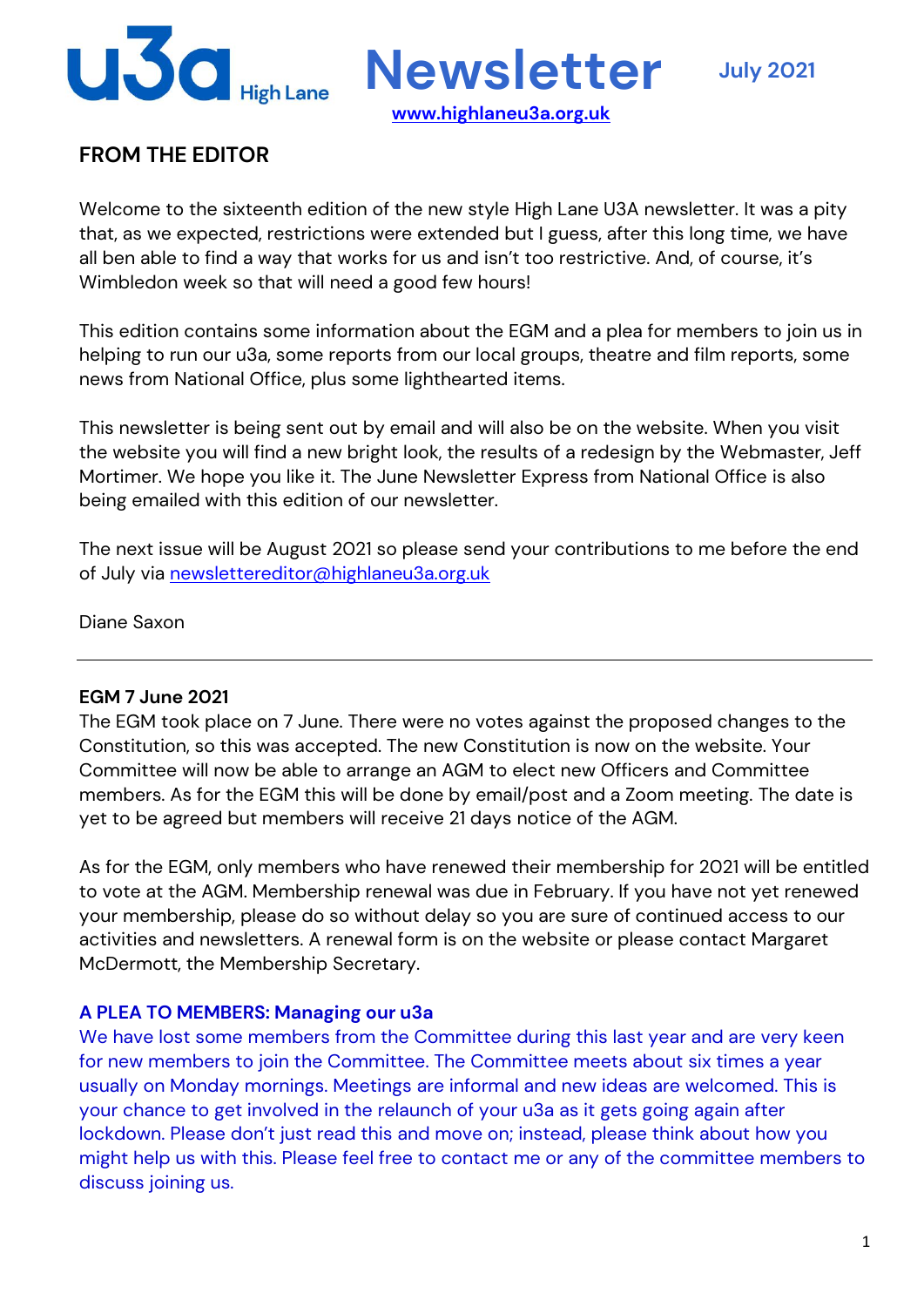

**www.highlaneu3a.org.uk**

## **FROM U3A NATIONAL OFFICE**

### **u3a day**

The June newsletter reports that there were over 64 pieces of publicity for u3a across the UK in the media this month, including many local pieces thanks to the enthusiasm, commitment and energy of u3a members. Trustees, members and our CEO Sam Mauger could be heard on local radio throughout the country in the week leading up to 2 June and the day itself. Nationally the movement was featured with its fashion survey in the Daily Express, the Daily Star, Channel 5 and 5 Live Radio.

You can read more in the June newsletter https://us9.campaignarchive.com/?u=656ad5962b370cc9e2731d1ed&id=089e343e74

### **Advice for groupleaders re restarting group activities**

National Office has produced a set of guidelines and answer to some of the questions you may have been asking about restarting groups. This is the current advice; this is likely to be updated after 19 July.

3.1 What is the procedure I must follow in order to resume my interest group activities face to face?

It is imperative that we follow the government guidance as we move through the steps of lockdown easing. Their aim is to be guided by the evidence at each step of the road map and we must follow their lead and recommendations at all times, remaining vigilant and flexible to their latest guidance whilst planning for the return journey for the members in our various interest groups.

To summarise the u3a procedure for resuming an activity or interest group is as follows:-

- 1. Inform your committee of your plans and preparations for resuming
- 2. Where appropriate download and follow a relevant Risk Assessment from a National Governing Body for your sporting activity (see links below) or use an appropriate u3a risk assessment template for your activity.
- 3. Inform your members of what to expect and how to prepare for returning
- 4. Ask members to complete a personal assessment (pre-attendance) before attending.
- 5. Please ensure you are following the most current government guidance on social distancing and maintaining Covid-secure requirements at all times. For instance, you may be required to continue to keep a register of participants for 21 days after the activity for Track and Trace beyond the roadmap.

There is much more detail at https://www.u3a.org.uk/covid-19-advice-on-u3aactivities/897-covid-19-advice-on-u3a-activities-in-england-u3a-kms-doc-074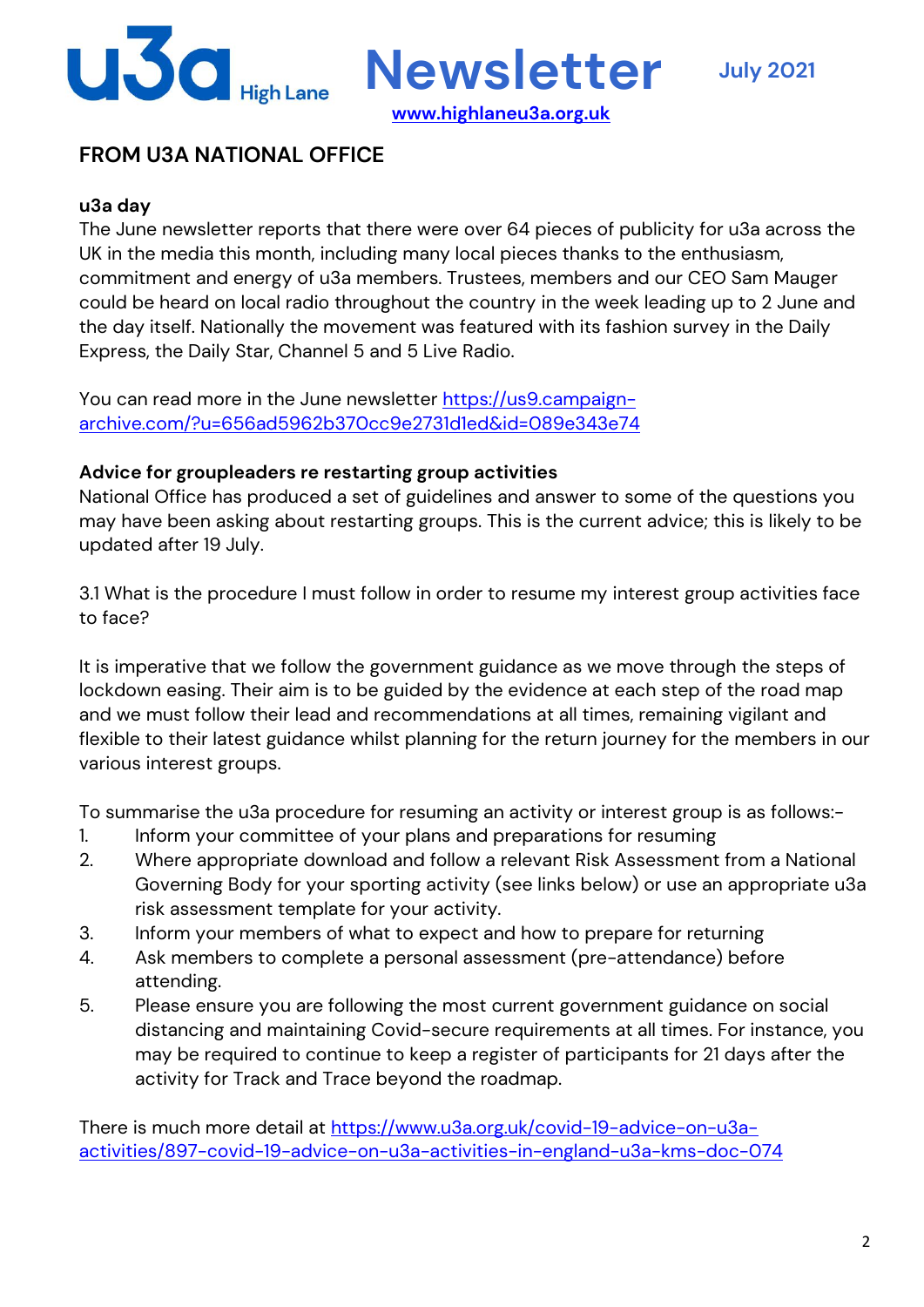

### **Events**

National Office reports that u3a's relationship with leading organisations, built up over many years, has meant we are in a position to offer selected national events online ensuring that learning is still available to our U3As and their members. This includes events with the National Gallery, Royal Institution, Guildhall Art Gallery, and the British Library (for which there may be a charge). We are also offering a number of workshops, webinars and interactive sessions delivered by members for members, which are free to join.

**www.highlaneu3a.org.uk**

Note that, from past experience, many of these may well be already fully booked. You can find them here https://www.u3a.org.uk/events

Don't forget – if you attend one of these events, I'd love a short review for the newsletter (Ed).

### **Cuisines of the world**

With international travel restricted for so long, we are inviting members to adventure across continents, without leaving the comfort of their own kitchen.

Calling on the specialist culinary skills of the u3a membership, we will be throwing a spotlight on different world cuisines - sharing recipes, tips, tricks and stories to get your tastebuds tingling.

We invite you to try the recommended recipes, in the hope that you will be transported by your tastebuds, that the flavours will incite fond memories or that you will have the excitement of trying something new.

If you have a passion for a particular cuisine, especially if you have family recipes or if you have lived in the country, let us know here https://u3auk.wufoo.com/forms/world-cuisinescookery-challenge/

We hope this challenge will inspire you to get cooking and bring hope for the future. What better way to celebrate the cultures of our world whilst we have to remain grounded? Food is a universal language after all!

### **Learning programmes**

Details of all of these learning programmes are on the National u3a website at https://www.u3a.org.uk/learning/national-programmes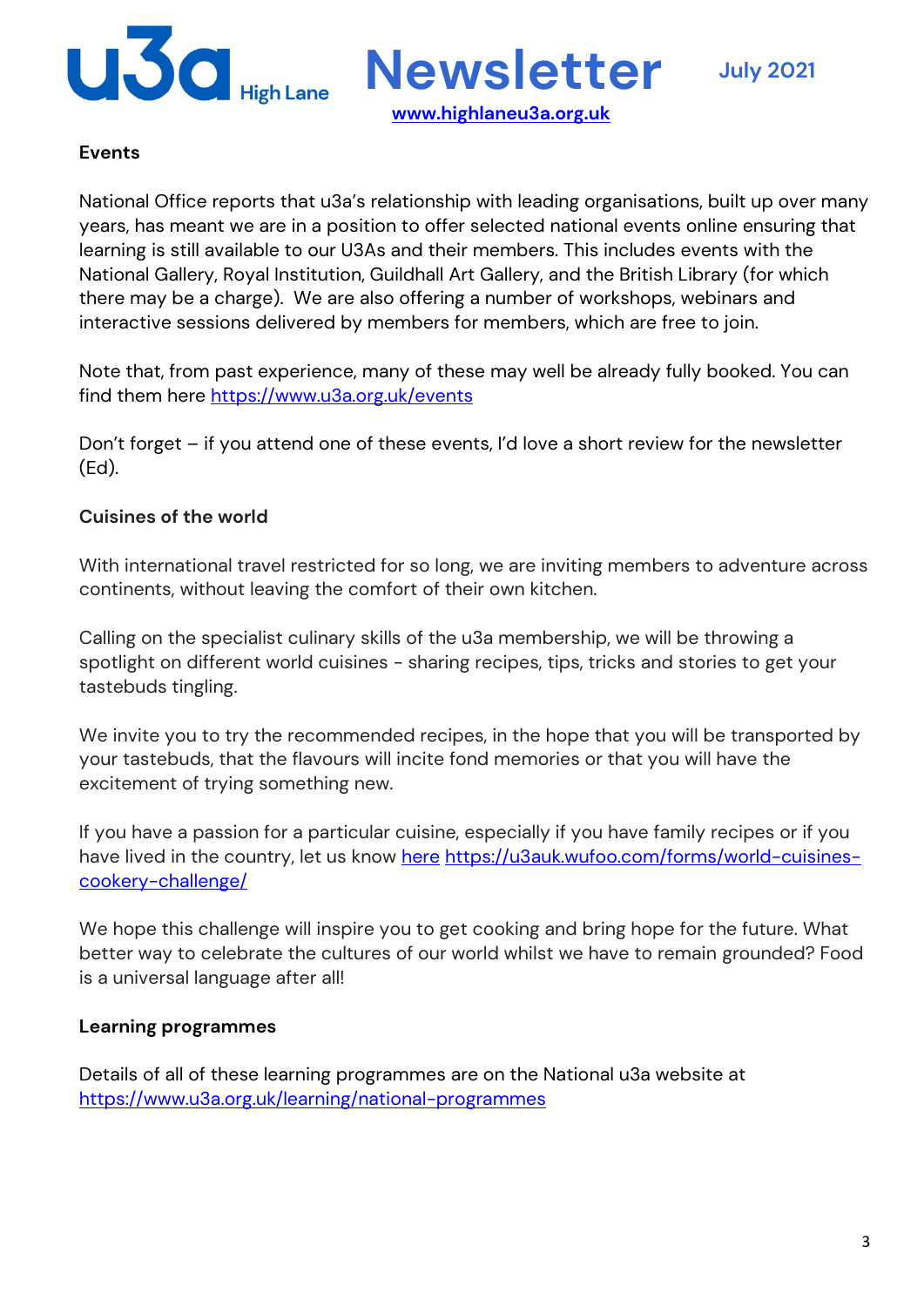

# **A night at the theatre**

This week I took a step towards a more normal life with something we all used to take for granted. A visit to one of our local theatres - The Garrick in Stockport. They were doing a play by John Godber- September In the Rain. A clever choice as it needs just two actors (and very little in the way of staging) which I'm sure made rehearsals much more Covid safe. It was a very positive experience with the staff being attentive to government guidelines re social distancing, number of seats available, track and trace etc as well as being very welcoming. They were as happy to see us back as we were to be there!

I don't know if it was the subject matter of the play or our jab status, but the audience was all of a certain age. (Over 60!) The play is set in Blackpool from the 50's onwards. The two actors played a couple who had holidayed at Blackpool for many years and their memories of those times. It brought back a lot of memories for me although I must admit to never staying in a Blackpool guest house. My childhood holidays were spent in Southport or Cumbria (or sometimes even as far afield a Cornwall!) Blackpool was for days out. I can still remember the reward of a penny for the first of us to spot the tower and another penny for the first to spot the windmill. I'm not sure how young people would react to this play as they will have no point of reference to it. Would make for an interesting discussion though.

I was aware there would be restrictions but they all felt sensible and were explained by the staff. Every alternate row of seats was cordoned off and only two seats together were available with two empty seats between each pair. Our drinks orders were taken and served to us in our seats both before the performance & in the interval. This was a benefit I wasn't expecting  $\bigcirc$  A shame it wouldn't be practical to continue this when the theatre is back to full capacity.

Although I enjoyed the evening enormously and am grateful to the Garrick for all their efforts it will be even better to get back to restriction free entertainment. Hopefully before too long.

Chris Edmunds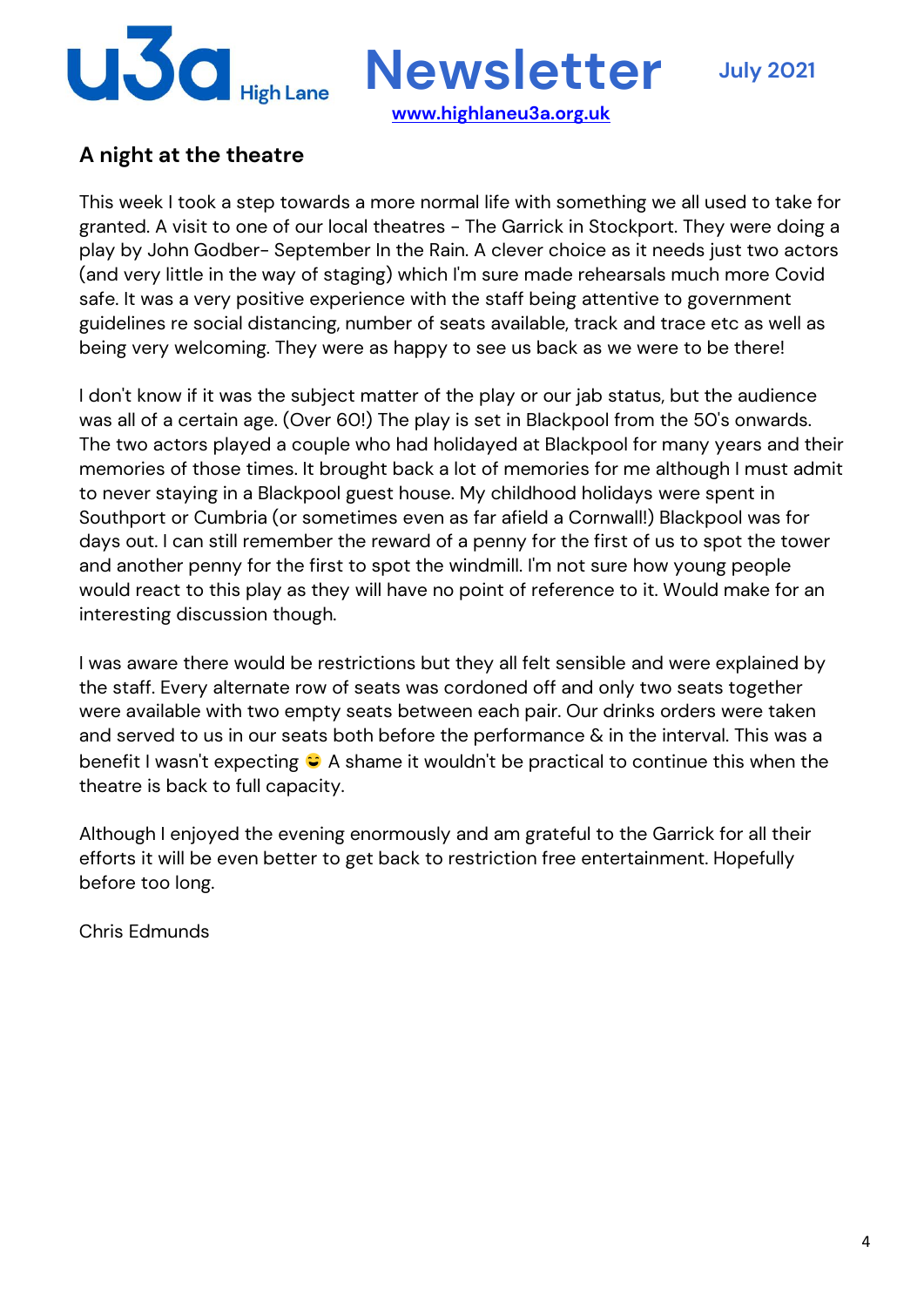

## **CINEMA**

Cinemas are now open with limited numbers but until we feel it is safer to return, Sheila has continued to diligently seek out and circulate interesting films for us to watch. This was one of the recent finds.

**www.highlaneu3a.org.uk**

### **VICEROY'S HOUSE**

I thought this film was excellent as it highlighted the complex social and political issues: It certainly highlighted the imperialist attitude to the indigenous population, which did not show us in a very good light. The decision to partition India was strongly influenced by the understanding between Britain and the Muslim League, that in the event of partition, the League would ensure that the British would be able to continue to have access to India from the Middle East. Another important issue was also that the Muslim League would be hostile to Russia in its attempt to gain access to a warm sea port. In many ways Mountbatten had been given the poisoned chalice, whatever decision he made would have resulted in civil war: something which the British could not afford to get involved in after the end of WW11. There were of course parts of India where the Muslims and Hindus did have a friendly a co-existence, but there was also a lot of friction as could be seen with the 'staff' at the 'House'. The big mistake the British made was that they did not start an organised withdrawal many decades earlier.

Pam Curley

## **BRIDGE**

We are continuing to enjoy our Monday afternoon sessions on BridgeBase online. It looks like these will still be needed for some months yet; earliest dates being proposed for the return of face to face bridge seem to have slipped from mid-July to later in the year, possibly early Autumn. We can accommodate more players. Do get in touch if you are missing your bridge and would like to join us.

Diane Saxon

### **ART**

A message from Brian - As soon as we can, we will get started. I haven't done any painting or drawing for years it seems and is! if anybody has any bright ideas, contact me and I will have a look at it. We, of course, can always have some new faces as well.

Hope to see you soon

Brian Chadwick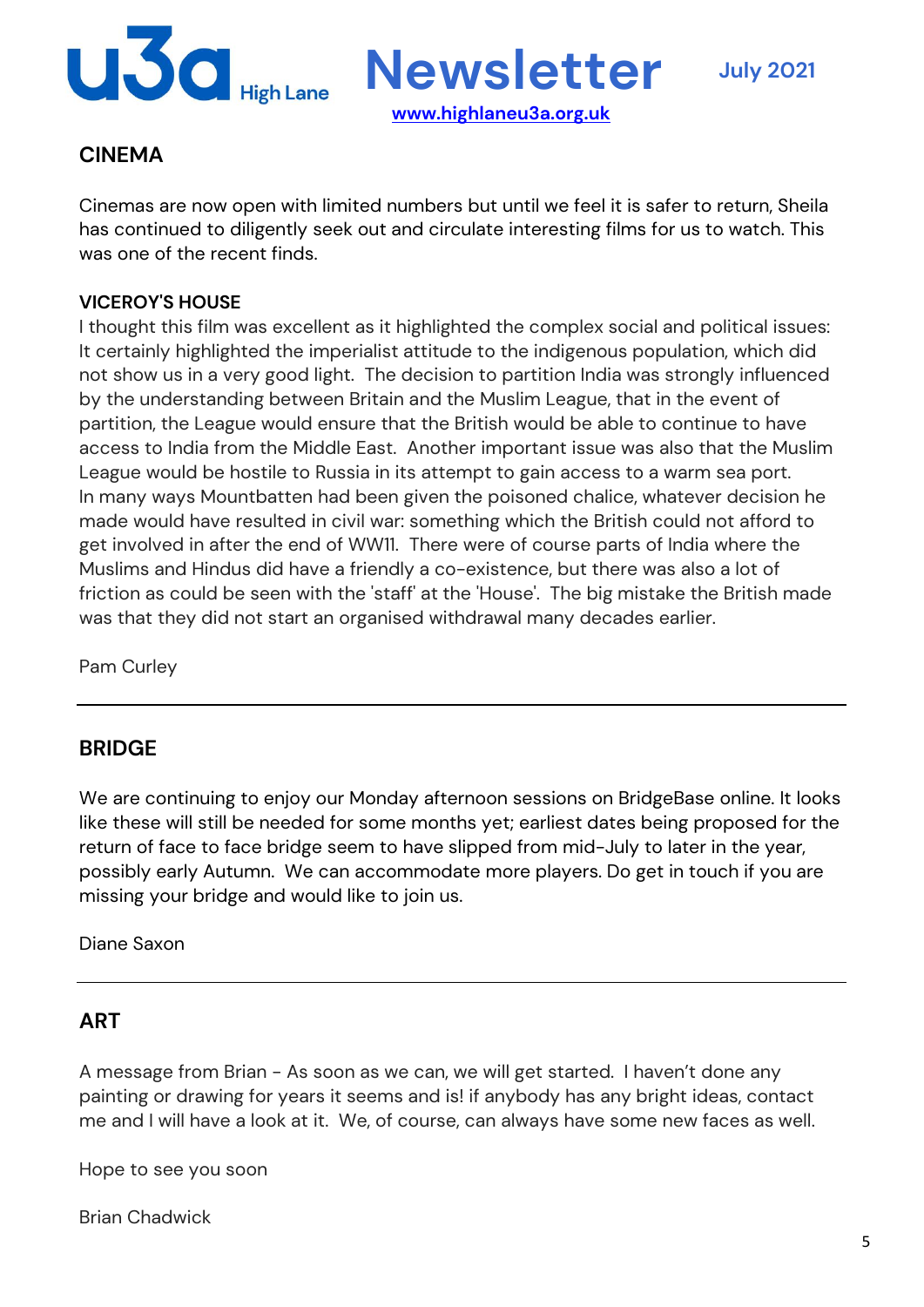

# **PHOTOGRAPHY**

This month's subject was 'Lights'. Group members produced a range of interesting and exciting pictures. Voting was very close; just one vote between each position. Voted first was Bridge in Bruges – Jeff



There were three equal 2nds. There were three equal 2nds. Evening stroll - Susan



The subject for next month's project is 'Fruit'.

We look forward to another set of tasty



Tunnel of lights – Walter



Jeff Robinson

photographs.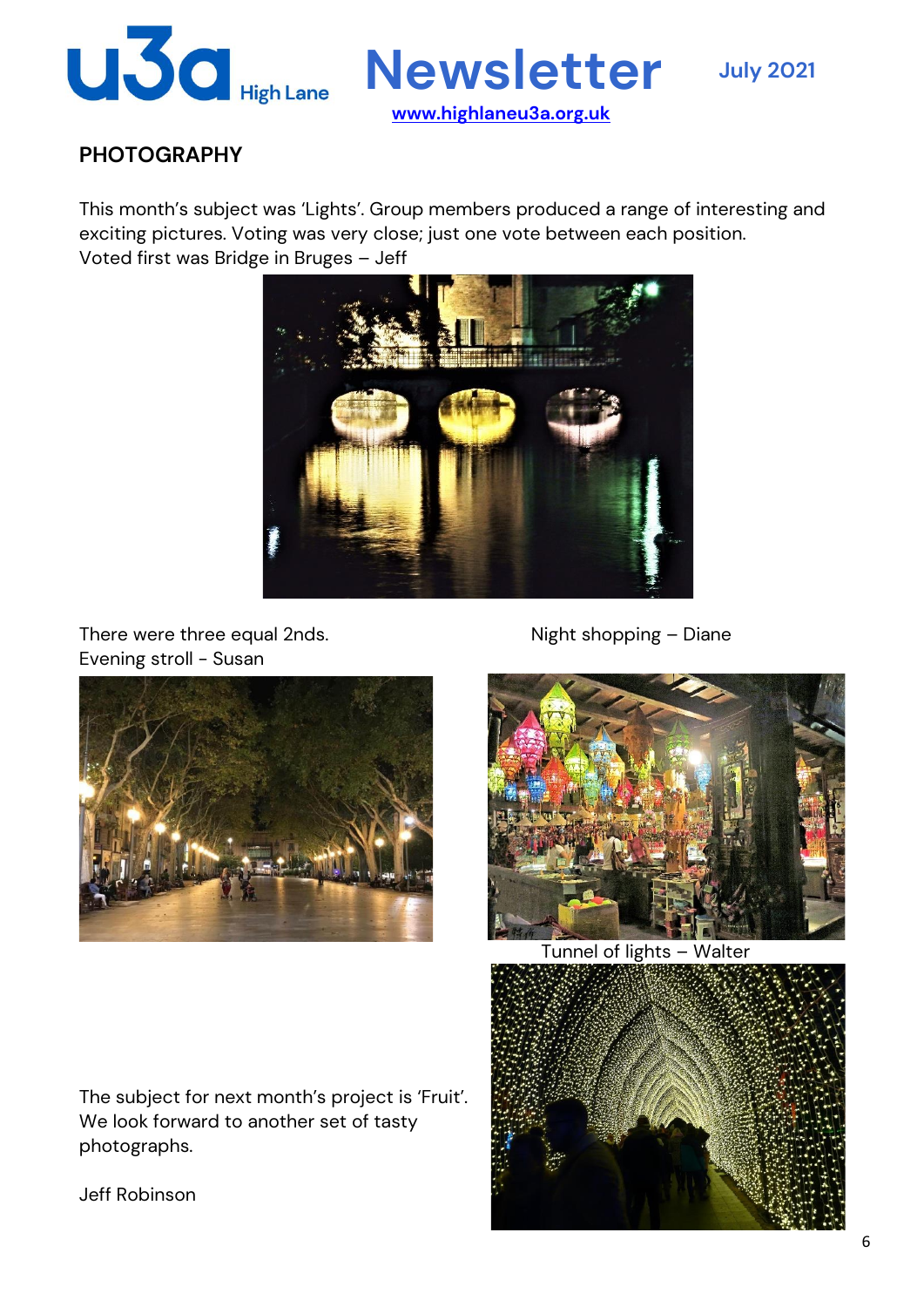

# **GARDENING**

This month's selected pictures from the gardening group. Thanks to Lynne, Ruth, Deirdre, Chris/Jackie, Sam/Irene and Lynda who have offered pictures to send round the group during June.



Walter Mason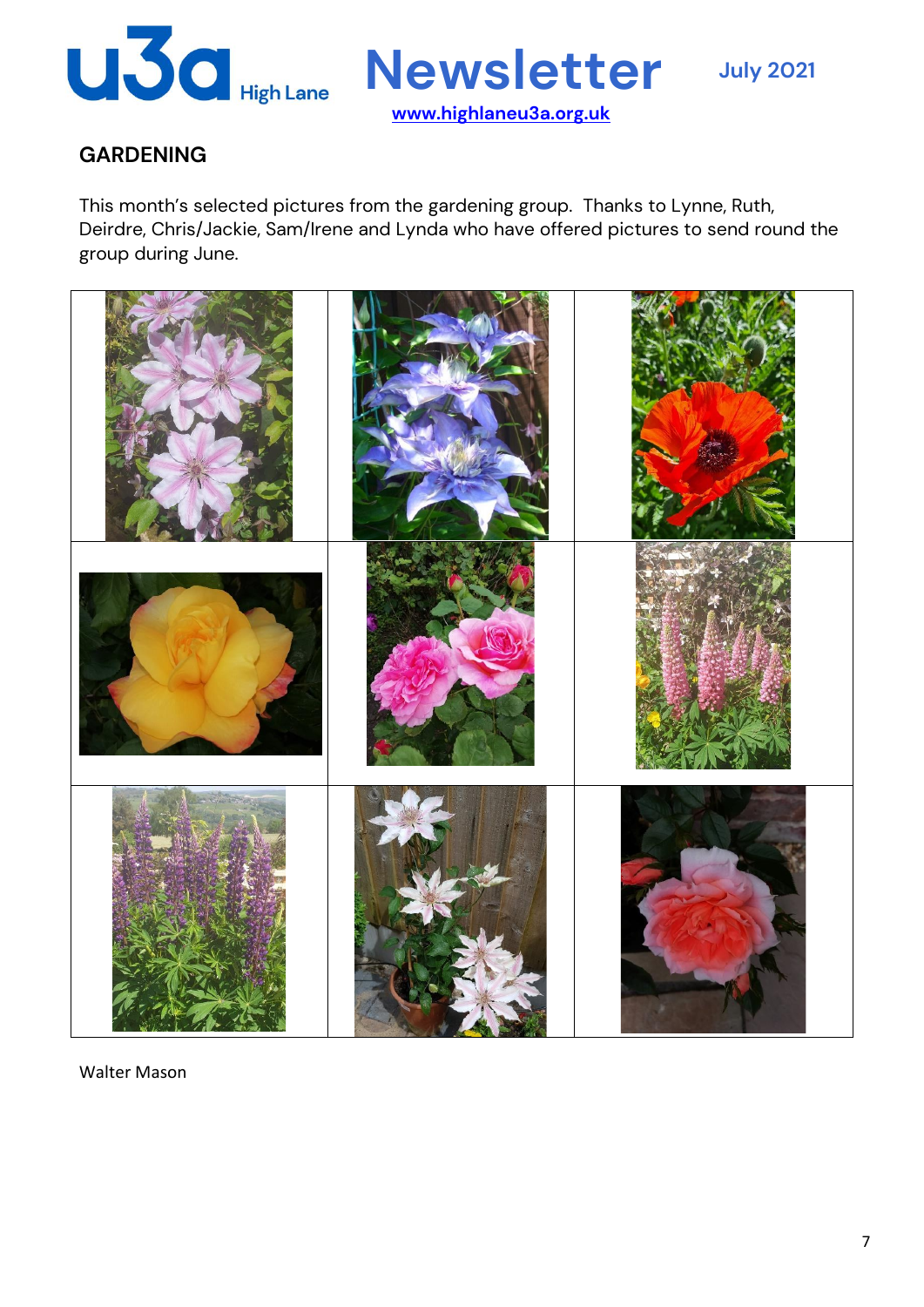

# **QUIZ**

We continue to enjoy our monthly quizzes via email but, Government rules permitting, hope to get together for at least one of our summer meetings.

**www.highlaneu3a.org.uk**

Please contact me if you are interested in joining us.

This is from the Times, 26 June 2021.

#### **Tennis Quiz**

Can you answer the five concise clues below using the letters in TENNIS RACKET only?

1 Chemical element (7) 2 Coy, taciturn (8) 3 Fruit (9) 4 Winter sportsperson (3,6) 5 Fleetingness (10)

Answers on last page.

Diane Saxon

## **MORE SCAMS**

Citizens Advice report that an estimated 36 million adults have been targeted by scammers since January this year. Over-55s are most likely to be targeted, but those 34 and under are nearly five times more likely to fall victim to a scam than their older counterparts. Messages related to fake deliveries are still the most common scam and because the amounts are small people are likely to fall for this one.

A few variations on familiar themes recently. One telephone message is delivered by a well-spoken man who could easily be a bank person – except it's a recorded message so that's unlikely. The message reports that there are two biggish transactions on your account with the usual exhortation to press 1 to speak to the fraud team.

The usual advice applies.

- Don't click on links in unsolicited texts or emails
- Do not press 1 or follow any other instructions given in an automated message
- Don't give any personal or account information to a cold caller
- Never follow instructions from an unsolicited caller to download an app or software which would allow them to access your computer remotely
- Report to Action Fraud https://www.actionfraud.police.uk/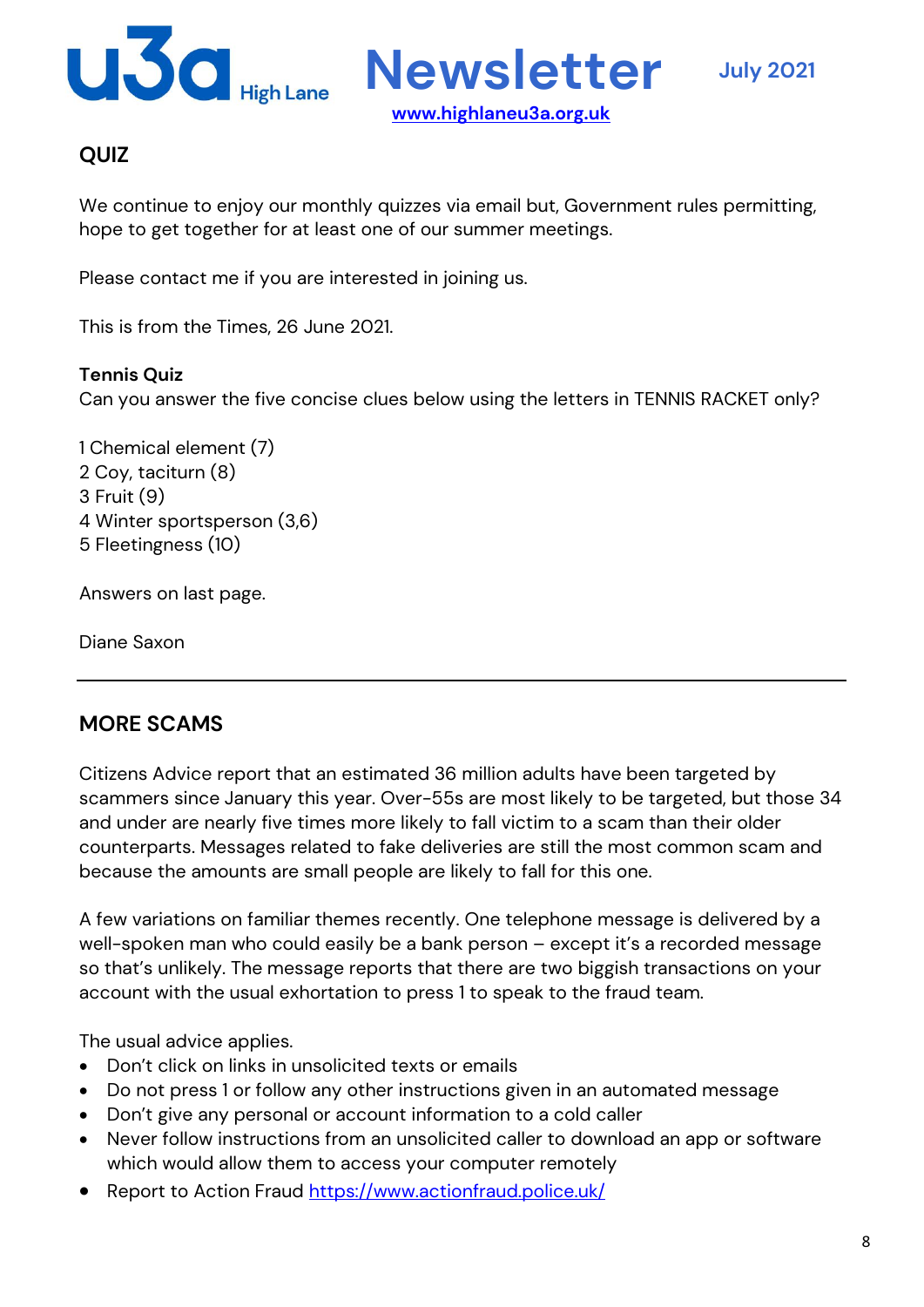

**Newsletter July <sup>2021</sup>**

## **DID YOU KNOW?**

#### **Nine-men's Morris**

I came across this as the theme of a recent crossword. I always thought it was a dance done by men wearing skirts! Apparently not. I discovered it was an ancient strategy game played in Ancient Rome and Egypt and appearing in Shakespeare. Each player has nine men or pieces and the board looks like the one you can see here. The objective of the game is to capture the opponent's pieces by forming lines of three of your men, a bit like tic-tac-toe or noughts and crosses.

I even found a site where you can play the game online! https://www.mathplayground.com/logic\_nine\_mens\_morris.html

#### **For the tennis fans among us**

Watching tennis at Queen's with a smoked salmon blini Washed down with a vodka martini Now it's all been and gone And who was it that won? Yes! The magnificent Matteo Berretini!

And now Queen's is done We're already into Wimbledon Who will triumph this year? Not Andy or Roger I fear My money's on the smug Serb number one.